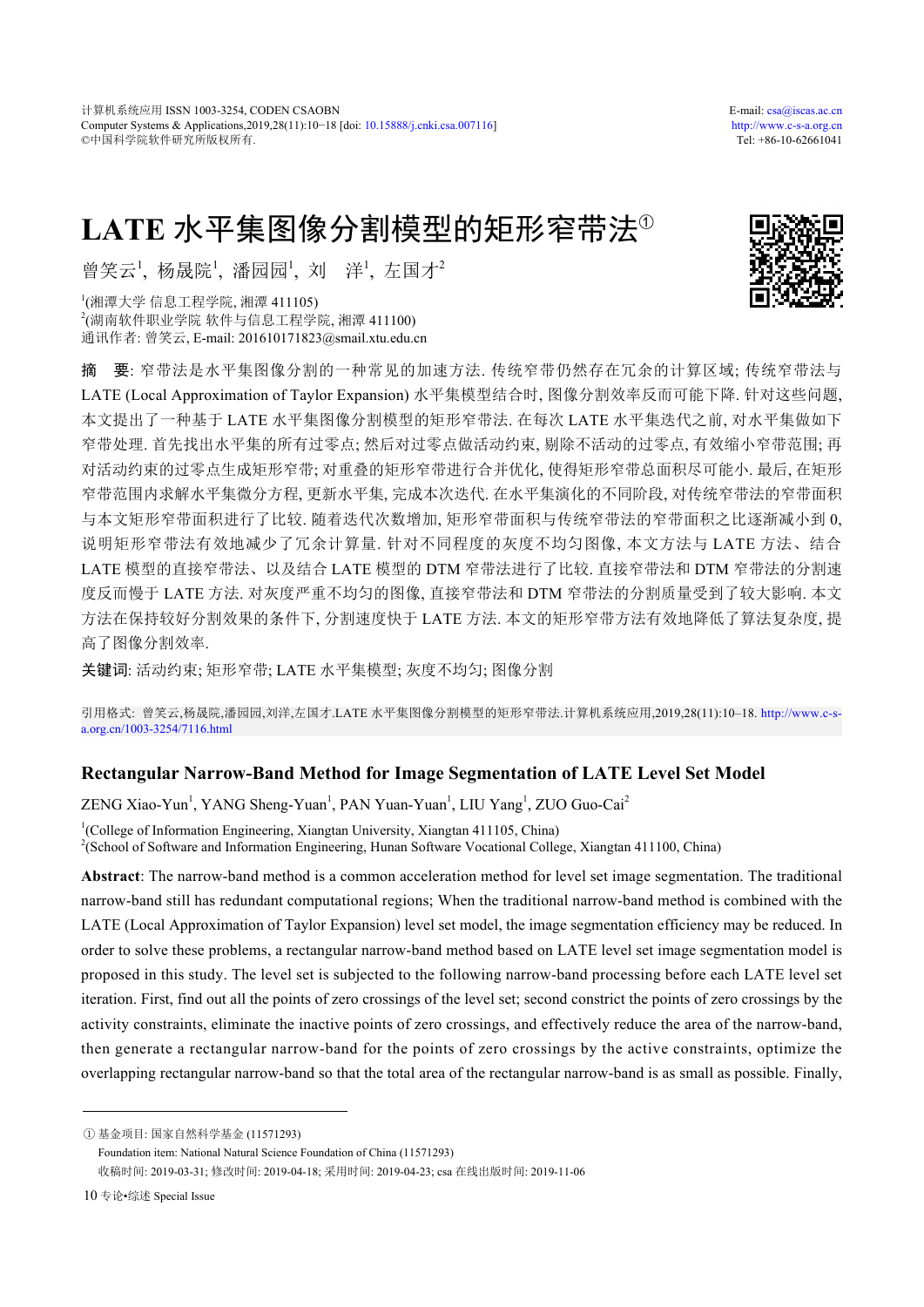the level set differential equation is solved in the narrow-band of the rectangle, and the level set is updated to complete this iteration. In the different stages of the level set evolution, the area of the traditional narrow-band and the rectangular narrow-band of this study are compared. As the number of iterations increases, the ratio of the area of rectangular narrowband to the area of traditional narrow-band is gradually reduced to zero, indicating that the rectangular narrow-band method effectively reduces the amount of redundancy calculation. For images with different degrees of intensity inhomogeneity, the proposed method is compared with the LATE method, the direct narrow-band method, and the DTM narrow-band method. The direct narrow-band method and the DTM narrow-band method have lower segmentation efficiency than the LATE method, and the segmentation quality is greatly affected for some images with severe intensity inhomogeneity. Under the condition of maintaining good segmentation effect, the segmentation speed of the proposed method is faster than that of LATE method. The rectangular narrow-band method in this study effectively reduces the complexity of the algorithm and improves the efficiency of image segmentation.

**Key words**: active constraint; rectangular narrow-band method; LATE level set method; intensity inhomogeneity; image segmentation

水平集最先由 Osher[[1](#page-8-0)]提出, 是一种将低维问题 嵌入高维问题求解的方法. 水平集广泛应用于图像分 割<sup>[[2](#page-8-1),[3](#page-8-2)]</sup>, 它可获得亚像素精度的封闭轮廓和区域. 以 2D 灰度图像二相水平集为例, 水平集取值的正负将图 像域划分为目标和背景两个区域. 水平集的零等高线 被视为目标和背景的分界线, 即二维的活动轮廓曲线. 活动轮廓随着水平集的演化不断逼近真实轮廓, 最终 完成分割.

早期的水平集模型, 如 MS 模型[<sup>[4\]](#page-8-3)</sup>, CV 模型<sup>[[5\]](#page-8-4)</sup>, SLGS 模型[[6](#page-8-5)] , 对灰度不均匀的图像分割效果不理想. 为了有 效分割灰度不均匀图像, 水平集模型朝着越来越复杂 的方向发展, 如 RSF 模型<sup>[[7](#page-8-6)]</sup>, LIC 模型<sup>[[8](#page-8-7)]</sup>, LSACM 模 型<sup>[[9\]](#page-8-8)</sup>, LATE 模型<sup>[\[10\]](#page-8-9)</sup>. 其中, LATE 模型利用泰勒展开式 对拟合函数进行非线性逼近, 极大的提高了分割灰度 严重不均匀图像的能力.

水平集方法虽然能获得较好分割效果, 但也提高 了计算复杂度. 为了提高运算效率, Chopp[[11](#page-8-10)]提出窄带 法, 并由 Adalsteinsson 等[\[12\]](#page-8-11)给出了详细的实现方法. 窄 带法的核心思想就是把计算区域约束到活动轮廓附近 的带状区域, 避免了对整个图像域进行计算, 以此来提 高水平集方法的计算效率.

窄带方法能够提高水平集的效率, 首先要求窄带 生成过程要尽可能快, 生成窄带新增的计算代价应小 于由于窄带减少计算面积而节约的计算代价. 为了提 高窄带生成速度, 目前的方法主要有快速进行法[[13,](#page-8-12)[14](#page-8-13)], 快速扫描法<sup>[\[15](#page-8-14)[,16](#page-8-15)</sup>], DTM 窄带法<sup>[\[17](#page-8-16)]</sup>等.

文献[\[13](#page-8-12)]认为可设置较宽的窄带. 当活动轮廓未达 到窄带边缘时, 无需更新窄带, 当活动轮廓达到窄带边 缘, 但不发生波动时, 说明活动轮廓已经达到图像边缘, 也无需更新窄带. 只有当窄带边界点上有活动轮廓波 动变化时, 才需更新窄带.

文献[[18](#page-8-17),[19](#page-8-18)]抛弃了窄带更新策略, 在每次水平集 迭代中均更新窄带. 这样可规避繁琐的窄带更新条件 判断. 在不损害分割质量的前提下, 设置尽可能窄的窄 带, 能更好地发挥窄带缩小计算区域的作用.

文献[\[20](#page-8-19)]提出窄带压缩数据结构. 为了保留邻域信 息, 分别做行方向和列方向两次压缩. 压缩的窄带结构 虽然可以规避对非窄带区域的范围判断, 但使得邻域 结构变得复杂.

虽然传统窄带法有效地减少了计算范围, 提高了 计算效率, 但传统窄仍然存在冗余的计算区域. 在水平 集演化的过程中, 一部分活动轮廓先到达图像边缘不 再运动, 另一部分活动轮廓还需继续演化逼近图像边 缘. 先到达图像边缘的活动轮廓在后续演化过程中的 计算属于冗余计算, 还未达到图像边缘的活动轮廓才 真正需要进行演化计算. 为此, 我们提出活动约束策略, 将窄带的范围进一步约束在未达到图像边缘的活动轮 廓的区域.

约束的活动轮廓区域形状不规则, 可采用最小矩 形覆盖不规则的窄带区域, 从而构造矩形窄带. 为了保 证矩形窄带的总面积尽可能小, 对窄带区域进行了合 并优化. 相比传统不规则窄带, 矩形窄带结构更简单,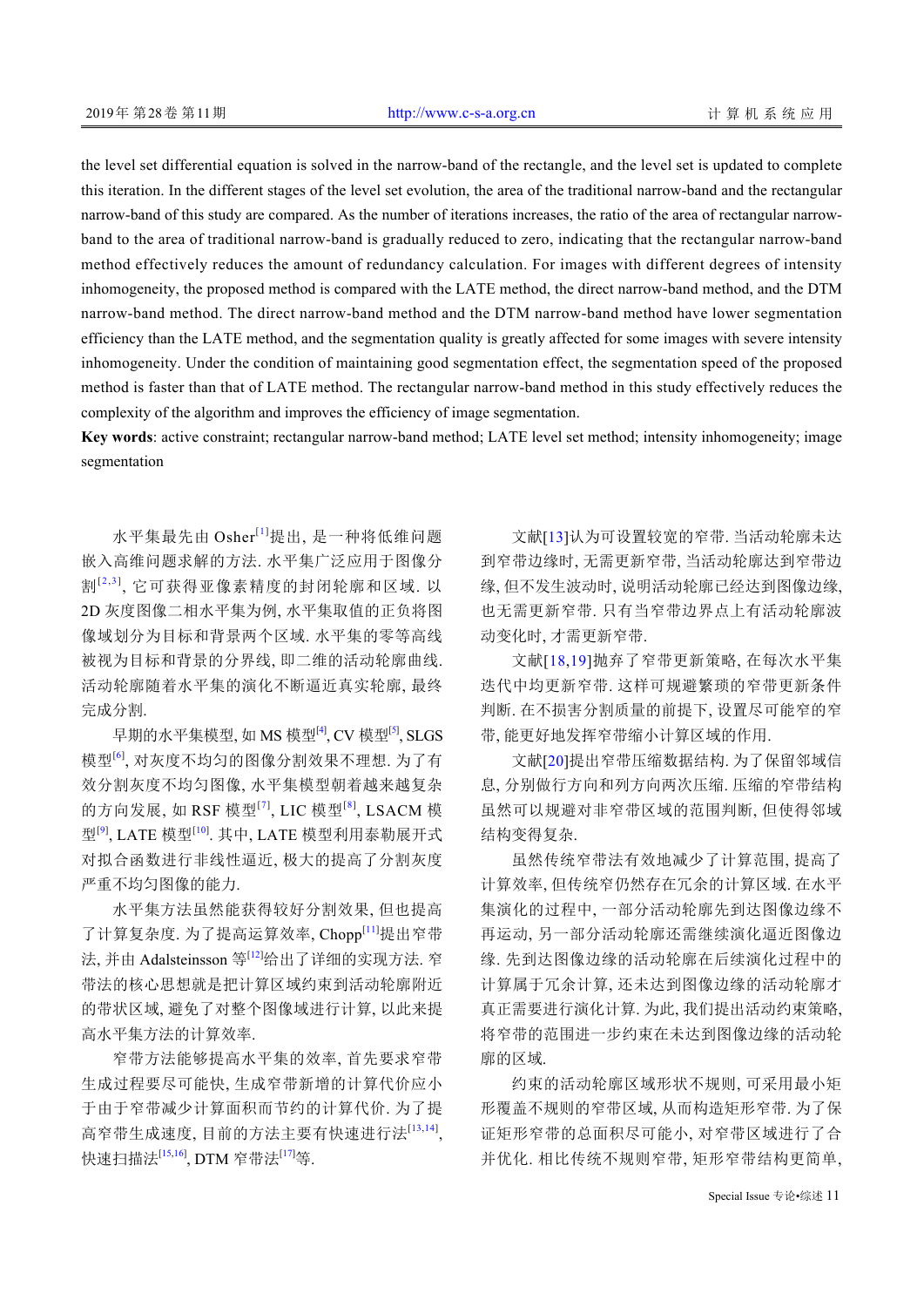更有利于演化计算.

为此, 本文提出了一种基于 LATE 水平集图像分 割模型的矩形窄带法. 本文剩余部分结构安排如下: 第 1 节介绍水平集和传统窄带等相关知识; 第 2 节介绍本 文的矩形窄带法; 第 3 节为数值实验; 第 4 节为结论.

1 相关知识

## **1.1** 水平集

 $\mathcal{R} \Omega \in \mathbb{R}^2$ 为图像域,  $I : \Omega \rightarrow \mathbb{R}$ 为给定的灰度图像.  $\phi$ :Ω→R为水平集函数 $^{[21]}$  $^{[21]}$  $^{[21]}$ . 活动轮廓曲线 $C$ 为 $\phi$ 的零等 高线, [如图](#page-2-0) [1](#page-2-0) 所示.



图 1 水平集的原理示意图

<span id="page-2-0"></span>分方程∂φ/∂t并给出恰当的初始水平集. 然后利用水平 集微分方程不断更新水平集, 驱动活动轮廓 C向图像的 水平集方法可概括为: 首先确立合理的水平集微 真实轮廓运动, 直到完成分割.

以 LATE 水平集模型<sup>[[10](#page-8-9)]</sup>为例, 它的水平集微分方 程为:

$$
\frac{\partial \phi}{\partial t} = -\delta(\phi) \cdot \sum_{i=1}^{2} \left( \int_{\Omega} k_{\sigma}(x-y)I(x) - LIM_{i}(x) - b'(y)C_{i}^{2}dy \right) + \mu \delta(\phi) \cdot div \left( \frac{\nabla \phi}{|\nabla \phi|} \right) + \nu \left( \nabla^{2} \phi - div \left( \frac{\nabla \phi}{|\nabla \phi|} \right) \right)
$$
(1)

其中, μ, ν均为实数常量, δ(·)为单位冲击函数, kσ为高 斯内核函数. LIM<sub>i</sub>, C<sub>i</sub>, b的表达式分别为:

$$
LIM_i(x) = mean(I(y) : y \in \Omega_x \cap R_i)
$$
 (2)

其中, *y*为以*x*为中心的邻域, *R*<sub>*i*</sub>(*i* ∈ {1,2})分别表示目标 区域和背景区域.

$$
C_i = \frac{\iint_{\Omega} k_{\sigma}(x-y) (I(x) - LIM_i(x)) M_i(\phi) dy dx}{\iint_{\Omega} k_{\sigma}(x-y) b'(y) M_i(\phi) dy dx}
$$
(3)

$$
b'(y) = \frac{\int_{\Omega} k_{\sigma}(x - y) \sum_{i=1}^{2} ((I(x) - LIM_i(x))C_iM_i(\phi))dx}{\int_{\Omega} k_{\sigma}(x - y) \sum_{i=1}^{2} (C_i^2M_i^2(\phi))dx}
$$
(4)

其中, *M*1(ϕ) = *H*(ϕ), *M*2(ϕ) = 1− *H*(ϕ), *H*(·) 为单位阶跃 函数.

集复杂度, 记为 C<sub>ls</sub>. LATE 模型中, 复杂度最高的运算 度为:  $C_{ls}^{late} = O(N^2D^2)$ . 水平集方法中, 称每次迭代的计算复杂度为水平 是卷积运算. 假设图像宽度和长度均为 *N*, 卷积模板宽 度为 *D*, 其中, *D* 远远小于 *N*. 则 LATE 的水平集复杂

由于光照磁场或成像装置缺陷等因素[\[7\]](#page-8-6) , 可能导致 获得的图像是灰度不均匀的. 灰度不均匀给图像分割 带来很大的挑战. 在文献[[8\]](#page-8-7)中, 灰度不均匀图像被看作 灰度均匀图像与偏置光源场的混合. 蝴蝶图像与严重 不均匀偏置场的混合如[图](#page-2-1) [2](#page-2-1) 所示.

<span id="page-2-1"></span>

图 2 灰度严重不均匀图像的合成

不同水平集模型对灰度严重不均匀蝴蝶图像的分 割结果[如图](#page-2-2) [3](#page-2-2) 所示. 可见, LATE 模型具有很强的分割 灰度不均匀图像的能力. 但是, LATE 模型的计算代价 较高, 分割缓慢.



<span id="page-2-2"></span>图 3 不同水平集模型针对灰度严重不均匀图像的分割结 果. (a) CV 模型; (b) SLGS 模型; (c) RSF 模型; (d) LIC 模型; (e) LSACM 模型; (f) LATE 模型

#### **1.2** 传统窄带及其复杂度分析

动轮廓C受过零点附近的水平集φ值的变化影响较大, 受远离过零点的水平集φ值影响较小. 传统窄带法通过 虽然水平集能够获得较好的分割结果, 但它将问 题提高了一个维度, 增加了计算复杂度. 直观地看, 活 把整个图像域的水平集的计算区域限制在过零点附近 的窄带上来减小计算量, 如[图](#page-2-3) [4](#page-2-3) 所示.

<span id="page-2-3"></span>

图 4 窄带的原理示意图

12 专论•综述 Special Issue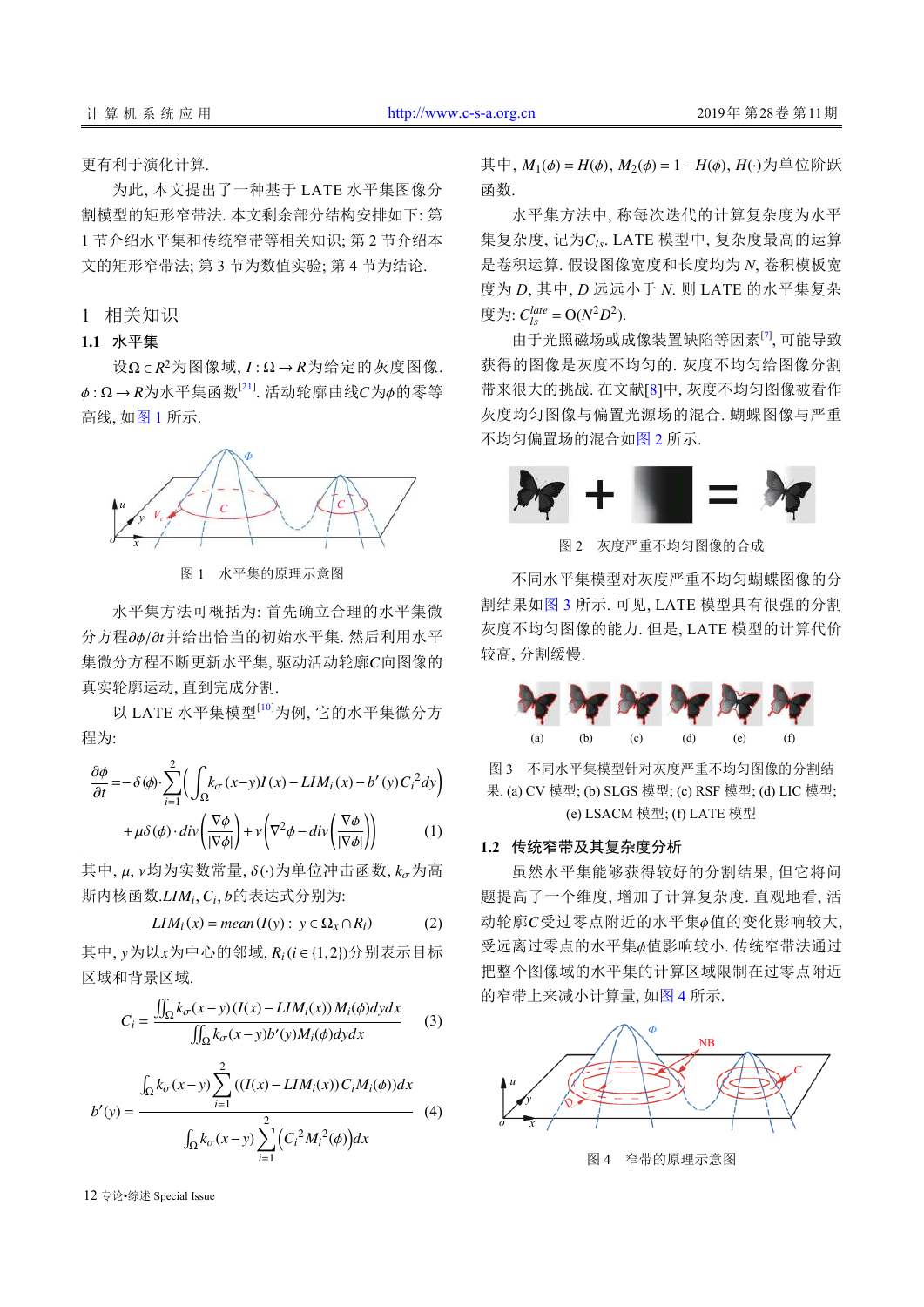面积规模可以记为:  $S_{nb} = O(ND)$ . 本文中传统窄带法  $\widetilde{\varphi}$ 指窄带面积规模为 $S_{nb}$  =  $O(ND)$ 的窄带法, 如直接生 假设传统窄带的宽度与卷积模板宽度具有相同规 模, 传统窄带长度规模与图像宽度相当. 则传统窄带的 成窄带法, 快速进行法<sup>[[13](#page-8-12),[14](#page-8-13)]</sup>, 快速扫描法<sup>[[15](#page-8-14),[16\]](#page-8-15)</sup>和 DTM<sup>[\[17](#page-8-16)]</sup> 窄带法等.

记为 C<sub>all</sub>. 总复杂度可以分成两部分: 生成窄带的计算 复杂度称为窄带复杂度, 记为 Cnb; 对应窄带区域的水 平集复杂度 $S_{nb}/N^2 \cdot C_{ls}$ . 总复杂度可表示为: 窄带水平集方法每次迭代的复杂度称为总复杂度,

$$
C_{all} = C_{nb} + \frac{S_{nb}}{N^2}C_{ls}
$$
 (5)

一般地, 生成窄带的复杂度 $C_{nb}$ 不应高于水平集复 杂度 C<sub>ls</sub>, 否则总复杂度反而上升. 因此, 窄带水平集方 法的总复杂度主要取决于窄带面积的规模 $S_{\textit{n}\textit{b}}$ .

当 $S$ <sub>nb</sub>固定时, 生成窄带复杂度 $C_{nb}$ 越小越好. 直接 *C drct nb* = *O*(*N* <sup>2</sup>*D* 2 ) . DTM 窄带法则遍历每个过零点, 在半 复杂度为:  $C_{nb}^{dm} = O(ND^2)$ . 生成窄带法对每个像素点进行扫描, 判断其与过零点 的距离是否小于半个窄带宽度, 如果是则将其加入窄 带. 因此, 直接生成窄带法的生成窄带复杂度为: 个窄带宽度范围内标记窄带. 因此, DTM 的生成窄带

都只是降低了生成窄带复杂度  $C_{nb}$ . 由于窄带水平集方 法的总复杂度主要取决于窄带面积的规模Snb. 因此, 快速进行法, 快速扫描法以及 DTM 方法等窄带法 传统窄带法对提高水平集分割图像的效率有限.

#### 2 本文的矩形窄带法

#### **2.1** 寻找过零点

设i, j分别表示 2D 图像域上x轴和y轴上的坐标值,  $I(i,j)$ 为图像,  $\phi(i,j)$ 为水平集,  $C$ 为活动轮廓, 则 $C$ 为 ϕ(*i*, *j*) 的零等高线.

设 CRS(*i*, *j*) 为二值矩阵, CRS(*i*, *j*) = 1表示像素点 (*i*, *j*) 为过零点,  $CRS(i, j) = 0$  表示像素点 $(i, j)$  为非过零 点. VIS(i, j)为访问矩阵, 用来标记某像素点(i, j)被标记 为过零点的次数. 初始时CRS与VIS均为零矩阵, 每次 更新水平集 CRS重新置零. 可在 x轴和 y轴正负 4 个方向 寻找过零点. 对每个像素点(i, j)做以下操作:

> if ( $\phi(i-1, j) > 0$  and ( $\phi(i+1, j) < 0$ ) or  $(φ(i-1, j) < 0$  and  $(φ(i+1, j > 0))$ or  $(φ(i, j-1) > 0$  and  $(φ(i, j+1 < 0)$

or  $(φ(i, j-1) > 0$  and  $(φ(i, j+1 < 0))$ 

then  $CRS(i, j) = 1$ ,  $VIS(i, j) = VIS(i, j) + 1$ 

 $\Box$  可找到当前所有的过零点  $CRS(i, j) = 1$ , 以及统计当 前像素点被访问的次数 VIS.

以设置延时参数delay, 若某像素点被访问的次数超过 *delay* 次, 则认为它是静止不动的, 将不再运动的过零点 从CRS(i, j)中剔除. 称这样的处理方法为活动约束. 对 每个像素点(i, j)做活动约束, 具体操作如下: 在水平集演化的过程中, 一部分活动轮廓先到达 图像边缘不再运动, 另一部分活动轮廓还需继续演化 逼近图像边缘. 先到达图像边缘的活动轮廓在后续演 化过程中的计算属于冗余计算, 还未达到图像边缘的 活动轮廓才真正需要进行演化计算. 如果在静止的过 零点附近生成窄带, 对活动轮廓的演化并没有作用. 可

#### if  $VIS(i, j) > delay$

## then  $CRS(i, j) = 0$

*delay* 的规模与窄带宽相同, 则活动约束处理之后, 可认 在活动约束之前, 过零点长度的规模为 *N*. 假设 为过零点的长度规模为 *D*.

#### **2.2** 生成矩形窄带

传统窄带的生成, 是在过零点基础上通过偏移生 成带状区域的过程. 传统方法获得的过零点曲线是封 闭的, 而经过活动约束, 本文方法获得的过零点集合只 是传统过零点曲线的一部分, 是多段开放的链, 称为过 零点链. 原则上, 应该在每条过零点链的邻域内生成不 规则的窄带. 由于活动约束下每条过零点链长度较短, 窄带区域接近矩形区域, 不妨用规则的矩形区域代替 不规则的窄带区域. 传统的窄带区域是不规则的, 需要 单独建立窄带中每个点与原图像域之间的映射, 才能 将窄带的计算结果返回到图像域. 而矩形区域则只需 给出矩形的两个对角端点便可确定一个区域, 且矩形 域与图像域的像素点位置对应非常简单, 这更有利于 快速卷积运算以及边界处理.

可利用扫描法获得每条过零点链对应的矩形窄带 区域, 步骤如下:

1) 分别对 VIS中每个值为 1 的像素点作为扫描的 起点, 逐一进行扫描. 将该点坐标插入链码 q, 将该像素 点的 值置零.

2) 若在 8 邻域内扫描到 VIS为 1 的点, 将该点作为 新的扫描起点, 将其坐标点插入链码 $q$ , 对应 $V$ IS值置零.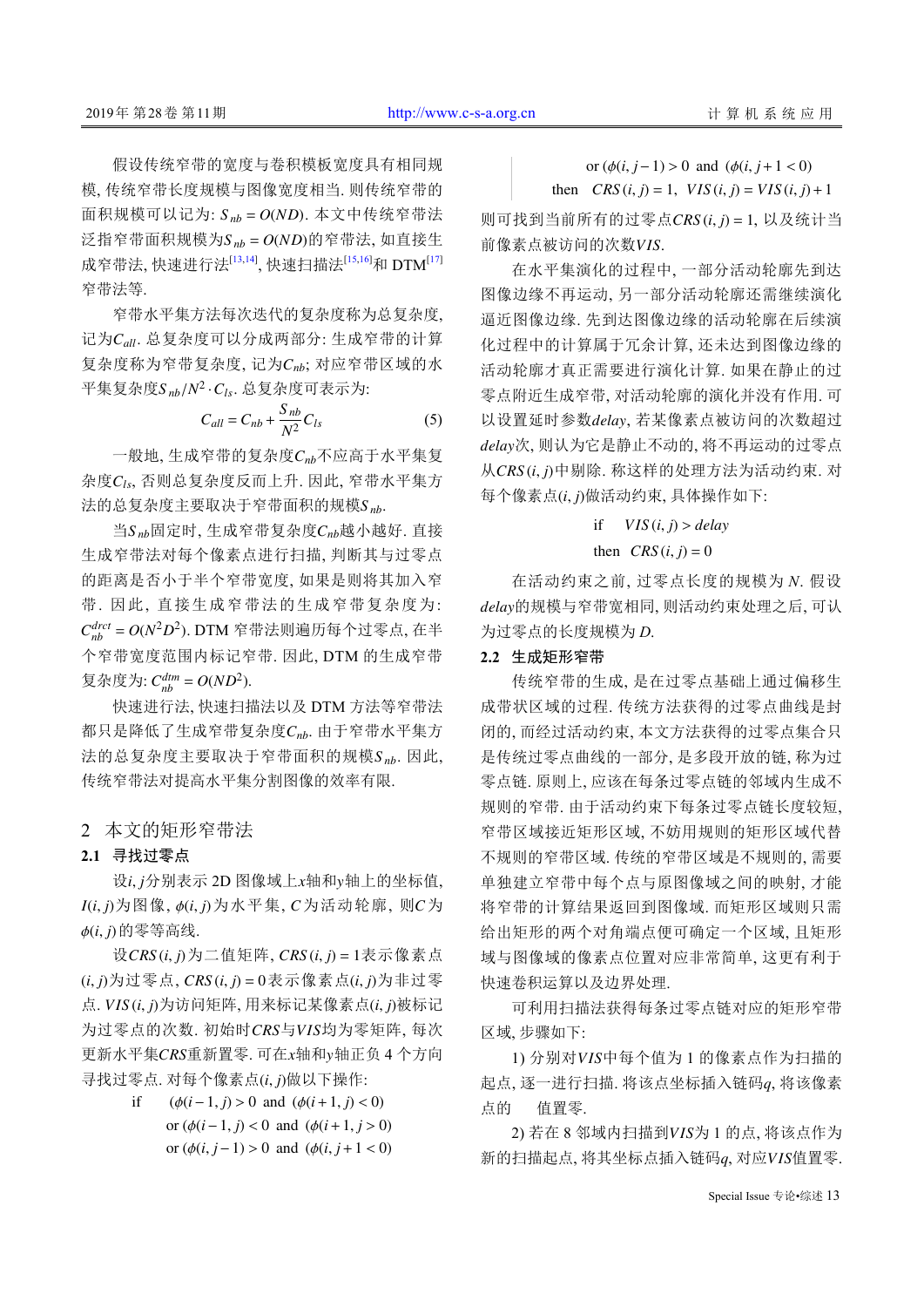3) 重复步骤 2), 直到在 8 邻域内找不到下一个*VIS* 为 1 的点.

4) 确定矩形域. 取链码 *q* 中最小的横坐标和纵坐标 作为矩形框的第一个端点, 取最大的横坐标和纵坐标 作为矩形框的第二个端点. 得到最小的覆盖矩形域. 将 矩形区域向四周扩宽大 *D*/2 个宽度, 防止过零点暴露 在窄带最外层.

活动约束后, 剩余过零点的长度规模为 O(D). 生成  $C_{nb}^{rec} = O(D)$ . 矩形窄带的长宽规模均为  $O(D)$ , 因此, 窄 带的面积规模仅为 $S_{nb}^{rec} = O(D^2)$ . 矩形窄带的过程既是对活动约束后剩余过零点的扫描 过程, 该过程不再对半个窄带宽度范围内的点进行判 断. 因此, 本文的方法生成窄带的计算复杂度仅为

*A* 与矩形 *B* 产生重叠. 记矩形 *A* 的面积为S <sub>A</sub>, 矩形 *B* 的 *S <sup>B</sup>* 面积为 . 对于重叠的矩形 *A* 和矩形 *B*, 将右上和左下  $C$  的面积为 $S_C$ . 如果  $s$ , 则矩形  $A$  和矩形  $B$  不需合并成 寻找过零点方法具有简单高效的优点, 但可能存 在个别过零点的遗落, 导致过零点曲线不连续, 从而产 生面积重叠的矩形区域. 如[图](#page-4-0) [5](#page-4-0) 中的左图所示, 矩形 的区域补充形成一个大的矩形 *C*, 如[图](#page-4-0) [5](#page-4-0) 所示, 记矩形 矩形 *C*. 反之, 则采用矩形 *C* 替换矩形 *A* 和矩形 *B*. 这 样处理可以减少计算区域, 从而提高计算效率.



图 5 矩形区域合并优化

<span id="page-4-0"></span>具体操作如下: 设(sx1, sy1), (ex1, ey1)分别表示矩 形框 *A* 的两个端点, (sx2, sy2), (ex2, ey2)分别表示矩形 框 *B* 的两个端点, [如图](#page-4-0) [5](#page-4-0) 所示.

则判断它们相交的条件为:

$$
sx_1 \le ex_2 \text{ and } ex_1 \le sx_2
$$
  
and 
$$
sy_1 \le ey_2 \text{ and } ey_1 \le sy_2
$$

 $\hat{\varphi}$   $x_1 = \min(sx_1, ex_1), y_1 = \min(sy_1, ey_1), x_1 = \min$ (*sx*1, *ex*1) *y*<sup>2</sup> = min(*sy*2, *ey*2) , . 判断合并后面积更小的条 件为:

$$
(x_2 - x_1) * (y_2 - y_1) < (sx_2 - sx_1) * (sy_2 - sy_1) \\
\quad + (ex_2 - ex_1) * (ey_2 - ey_1)
$$

14 专论•综述 Special Issue

每个矩形其实可以看做一个已知两个端点的二维 闭区间, 面积优化只需对闭区间的端点进行操作, 计算 代价远远小于寻找的遗落过零点的代价.

在每次水平集迭代中, 我们生成窄带的算法总结 如算法 1 所示.

| 算法 1. 生成窄带算法                                                               |
|----------------------------------------------------------------------------|
| 输入: 原矩阵图像                                                                  |
| 输出: 若干矩形窄带                                                                 |
| 1. 初始化CRS和VIS, 根据当前水平集 $\varphi$ , 获得所有过零点. 标记过零<br>点矩阵CRS、更新访问矩阵VIS的访问次数; |
| 2. 对访问次数超过 delay 的像素点进行限制, 将过零点 (CRS=1) 约                                  |
| 束在满足VIS(i,j)≤delay的区域内;                                                    |
| 3. 利用扫描法生成每段过零点链的最小覆盖矩阵框;                                                  |

4. 将最小矩形框两两之间进行判断, 如果它们的区域相交且合并后 面积更小, 则对它们进行合并优化.

由于图像也是矩形数组, 矩形框的窄带结果和原 图像能保持一致, 直接将每个矩形框代入原水平集函 数计算即可. 返回结果时只需做坐标偏移处理, 便可实 现窄带到原图像的映射, 从而在本次迭代中实现水平 集的更新. 可见, 本文的方法与水平集方法非常容易实 现对接.

#### **2.3** 与传统窄带法的比较

窄带的复杂度为 C<sup>dtm</sup> = O(ND<sup>2</sup>), 窄带面积规模为 *S dtm nb* = O(*ND*) . 根据式 (5), DTM 方法的总复杂度为: 传统窄带示意图如[图](#page-5-0) [6\(a\)](#page-5-0) 所示. 传统窄带存在很 大部分的无效计算区域, 实际的活动窄带区域只占总 窄带的一小部分. 以 DTM 方法为例, DTM 方法生成

$$
C_{all}^{dim} = C_{nb}^{dim} + \frac{S_{nb}^{dim}}{N^2} C_{ls}^{late}
$$
  
= O(ND<sup>2</sup>) +  $\frac{O(ND)}{N^2}$ O(N<sup>2</sup>D<sup>2</sup>)  
= O(ND<sup>3</sup>)

 $C_{nb}^{rec} = O(D)$ , 窄带面积规模为 $S_{nb}^{rec} = O(D^2)$ . 根据式 (5), 本文的矩形窄带示意图如[图](#page-5-0) [6\(b\)](#page-5-0) 所示. 通过活动 约束, 对长期禁止不动的点进行了屏蔽, 大幅减少了 窄带的生成范围. 扫描生成矩形窄带的复杂度为: 矩形窄带法的总复杂度为:

$$
C_{all}^{rec} = C_{nb}^{rec} + \frac{S_{nb}^{rec}}{N^2} C_{ls}^{late}
$$

$$
= \mathcal{O}(D) + \frac{\mathcal{O}(D^2)}{N^2} \mathcal{O}(N^2 D^2)
$$

$$
= \mathcal{O}(D^4)
$$

由于 *D* 远远小于 *N*, 所以 Crec < C<sub>all</sub> . 可见, 本文的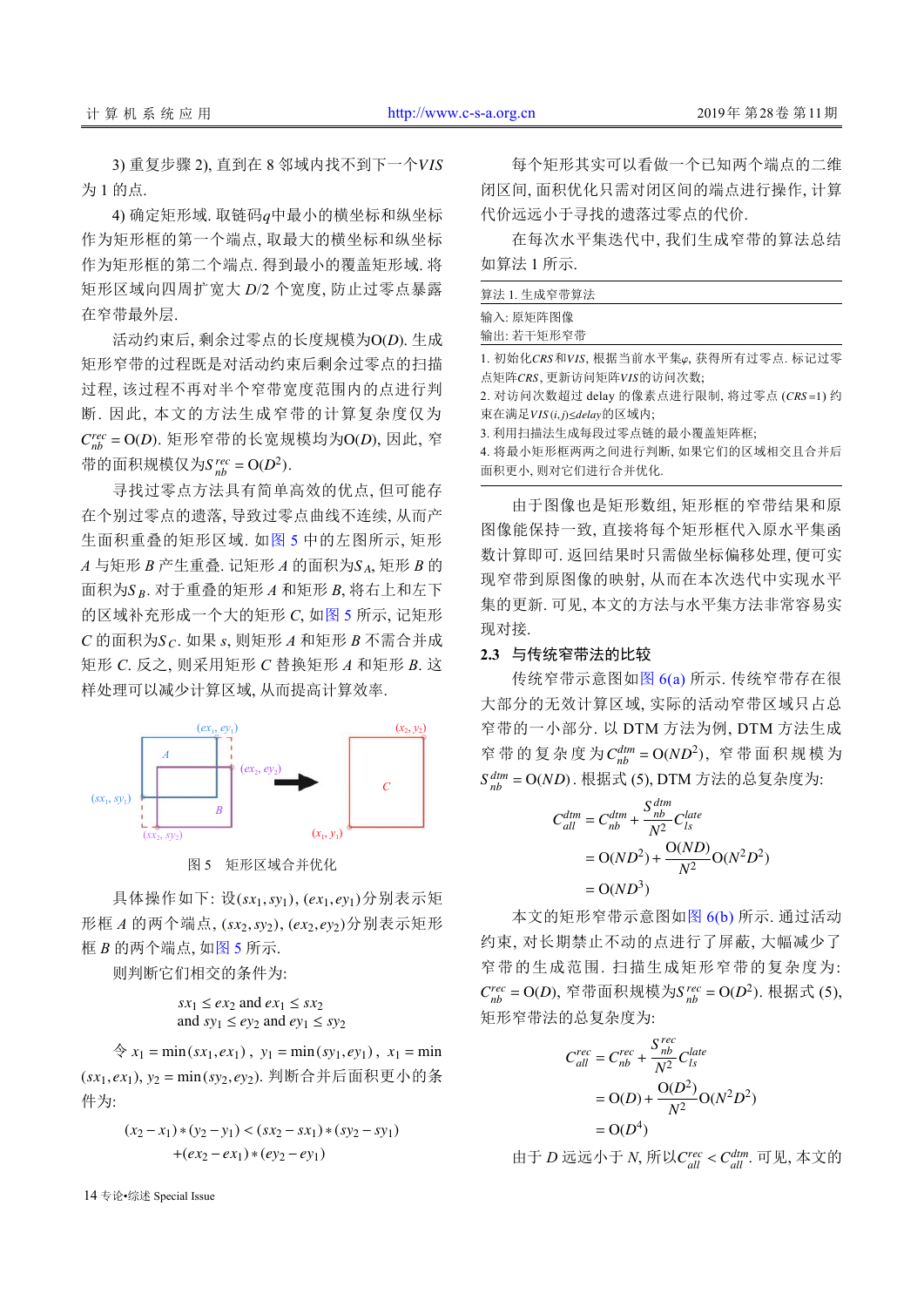矩形窄带方法不仅生成窄带复杂度低于 DTM 方法, 而 且结合 LATE 水平集的总复杂度也低于 DTM 方法. 其



中, 窄带面积规模Srec的降低, 对进一步提高窄带效率 起到关键作用.



图 6 矩形窄带和传统窄带示意图

## <span id="page-5-0"></span>3 数值实验

## **3.1** 窄带面积比较

本文的实验结果均在 MATLAB R2016a 上实现, 操作系统为 Win10. [图](#page-5-1) [7\(a\)\(b\)](#page-5-1) 分别为针对不同灰度不



(a) 灰度不均匀程度一般图像的窄带演化过程 (b) 灰度严重不均匀图像的窄带演化过程

均匀情形的两组实验. 实验采用矩形窄带法结合 LATE 模型[[10](#page-8-9)]生成水平集, 并利用水平集过零点分别生成传 统窄带 (TradNb)、仅添加活动约束的不规则窄带 (AcNb) 以及矩形窄带 (RecNb).



<span id="page-5-1"></span>图 7 窄带演化过程. (a) 从左至右迭代次数分别为 1、44、88、132、176、220、266; (b) 从左至右迭代次数分别为 1、25、 50、75、100、125、150. 第 1 行: 图像的活动轮廓; 第 2 行: 传统窄带 (TradNb); 第 3 行: 仅添加活动约束的不规则窄带 (AcNb,本文提出的过渡方案); 第 4 行: 活动约束矩形窄带 (RecNb,本文最终采用方案).

*S nb* = O(*ND*) 的一类窄带法, 如直接生成窄带法, 快速 规模均为S<sub>nb</sub> = O(D<sup>2</sup>), 其中 D<N. 本文中传统窄带法 (TradNb) 泛指窄带面积规模为 进行法, 快速扫描法和 DTMP 窄带法等. AcNb 为本文 提出的过渡方案, RecNb 为本文最终采用方案. 根据前 文分析, 不规则窄带矩形化的过程可能略微增加窄带 区域. 因此, RecNb 相比 AcNb 面积可能略微增加, 但 AcNb 的计算和实现更为简单. RecNb 和 AcNb 的面积

[图](#page-5-1) [7\(a\)](#page-5-1) 为灰度不均匀程度一般的图像, 窄带半径 为 5. [图](#page-5-1) [7\(b\)](#page-5-1) 为灰度严重不均匀的图像, 窄带半径为 10. LATE 利用泰勒展开式对灰度不均匀进行调节. 当 灰度变化平缓时, 各像素点的水平集受其邻域的影响 较小. 当灰度不均匀程度较严重时, 较远邻域的泰勒展 开权值变大, LATE 模型能够利用较远邻域信息对灰度 不均匀进行修正. 因此, 在灰度严重不均匀区域, LATE 水平集分割缓慢且更容易受到窄带的影响. 可知, 灰度 不均匀程度越高, 所需要设置的最小窄带半径越大.

[图](#page-5-1) [7](#page-5-1) 中第 3 行的窄带面积明显小于第 2 行, 表明 活动约束能够很大程度地减少窄带范围. RecNb 为 AcNb 的最小矩形区域, RecNb 与 AcNb 的面积规模相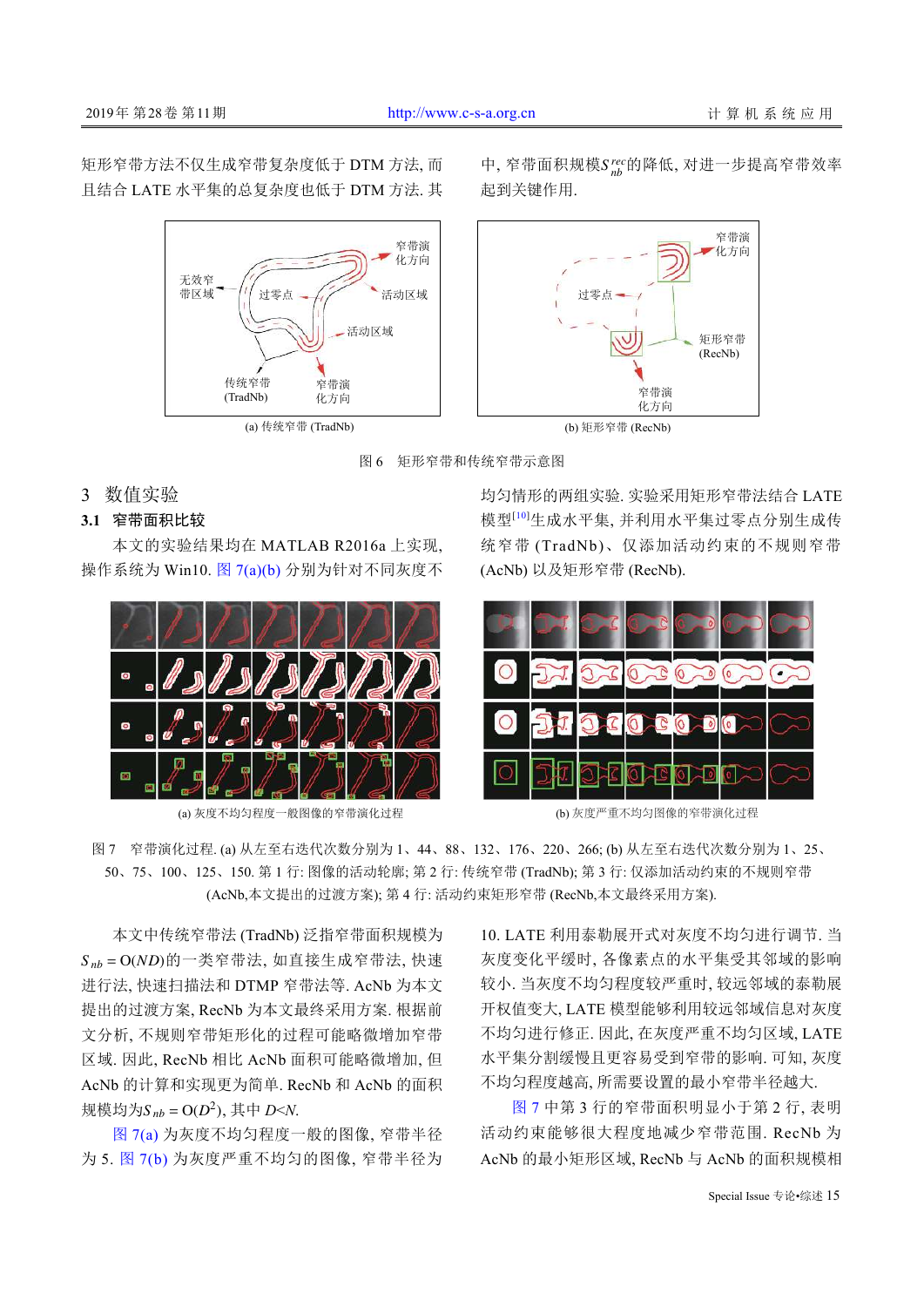不大.

[图](#page-5-1) [7](#page-5-1) 中 TradNb、AcNb 和 RecNb 对应的窄带面积 [如表](#page-6-0) [1](#page-6-0) 和[表](#page-6-1) [2](#page-6-1) 所示. 可见, AcNb 的窄带不大于 TradNb 的窄带面积. 理论上, RecNb 的面积略大于 AcNb 的面 积. 但在实际扫描生成矩形窄带的过程中, 一些不必要 的过零点被抛弃, RecNb 的面积也可能略小于 AcNb. 从[表](#page-6-0) [1](#page-6-0) 和[表](#page-6-1) [2](#page-6-1) 的数据来看, RecNb 与 AcNb 的窄带面 积相差不大. [图](#page-6-2) [8](#page-6-2) 表明随着水平集的演化, 矩形窄带的 面积与传统窄带面积之比逐渐减少到 0. 可见, 本文的

> 0 0.2 0.4 0.6 0.8 1.0 1.2 面积比 迭数次数 面积比 **e** RecNb/TradNb 44 <sup>88</sup> <sup>132</sup> <sup>176</sup> <sup>220</sup> <sup>264</sup> 308  $\theta$ 1.2 0.2 0.4 0.6 0.8 1.0

<span id="page-6-0"></span>矩形窄带法能有效地减少窄带面积, 从而提高计算 效率.

<span id="page-6-1"></span>

|                        | 表 1  |      | 图 7(a) 对应窄带面积 |                        |      |      |          |  |  |  |
|------------------------|------|------|---------------|------------------------|------|------|----------|--|--|--|
| 迭代次数                   | 1    | 44   | 88            | 132                    | 176  | 220  | 266      |  |  |  |
| TradNb                 | 690  | 3391 | 4298          | 5258                   | 5940 | 6398 | 6508     |  |  |  |
| AcNb                   | 690  | 1668 | 1376          | 1760                   | 1565 | 1133 | $\Omega$ |  |  |  |
| <b>RecNb</b>           | 722  | 1515 | 1236          | 1680                   | 1079 | 817  | $\bf{0}$ |  |  |  |
| 表 2<br>图 7(b) 对应的窄带面积  |      |      |               |                        |      |      |          |  |  |  |
| 迭代次数                   | 1    | 25   | 50            | 75                     | 100  | 125  | 150      |  |  |  |
| TradNb                 | 1757 | 3831 | 4095          | 4229                   | 4229 | 4229 | 4179     |  |  |  |
| AcNb                   | 1757 | 3208 | 2713          | 2325                   | 1919 | 867  | $\theta$ |  |  |  |
| <b>RecNb</b>           | 1849 | 3569 | 2782          | 2407                   | 1922 | 864  | 0        |  |  |  |
| 1.2<br>1.0<br>0.8<br>꼬 |      |      |               | $-\theta$ RecNb/TradNb |      |      |          |  |  |  |
| $\neg$ $\land$ $\land$ |      |      |               |                        |      |      |          |  |  |  |



[图](#page-5-1) 8 图 [7](#page-5-1) 中的矩形窄带面积与传统窄带面积的比值

## <span id="page-6-2"></span>**3.2** 运行效率比较

为了表述方便, 本节将直接窄带与 LATE 模型结 合的窄带水平集记为 DRCTLS; DTM 窄带与 LATE 模 型结合的窄带水平集记为 DTMLS; 矩形窄带与 LATE 模型结合的窄带水平集记为 RECLS. LATE 方 法, DRCTLS 方法, DTMLS 方法以及 RECLS 方法对 图像的分割结果对比如[图](#page-7-0) [9](#page-7-0) 所示. 在对比实验中, 保证 各方法的共有的参数完全相同.

当灰度不均匀程度一般时 ([图](#page-7-0) [9\(a\)–](#page-7-0)[图](#page-7-0) [9\(e\)\)](#page-7-0), 各方 法都能得到较好的分割结果. 当灰度严重不均匀时, 灰 度不均匀区域分割缓慢, 且容易受到窄带范围的影响. 在相同的窄带宽度下, DRCTLS 方法和 DTMLS 方法 的分割结果可能受到损坏, [如图](#page-7-0) [9\(f\)](#page-7-0)、[图](#page-7-0) [9\(h\)](#page-7-0)、[图](#page-7-0) [9\(j\)](#page-7-0) 所示. 而 RECLS 方法[对图](#page-7-0) [9](#page-7-0) 中不同程度灰度不均匀图 像均能保持稳定的分割结果, 且分割效率高于 LATE 水平集方法以及其它窄带 LATE 方法.

[图](#page-7-0) [9](#page-7-0) 中 LATE、DRCTLS、DTMLS 和 RECLS 方

法对[应的迭](#page-7-0)代次数, 运行时间, 以及平均每次迭代所需 时间如[表](#page-7-1) [3](#page-7-1) 所示. DRCTLS 和 DTMLS 具有相同的窄 带规模, [且](#page-7-1) [D](#page-7-1)RCTLS 的生成窄带复杂度高于 DTMLS, 除[图](#page-7-0) [9\(B\)](#page-7-0) 的极端情形外, DTMLS 的分割效率总体上 高[于](#page-7-0) [DRCT](#page-7-0)LS.

由于 DRCTLS 和 DTMLS 减少计算区域的收益不 足以弥补生成窄带增加的额外计算开支, 反而可能导 致总计算效率的下降. RECLS 矩形窄带生成窄带复杂 度和窄带面积规模均小于 DTMLS 方法, 特别是窄带 面积规模的下降, 使得窄带计算效率明显提升. 可见, RECLS 方法的计算效率明显优于 DRCTLS 窄带法, DTMLS 窄带法以及未使用窄带的原始 LATE 方法.

#### **3.3** 分割精度分析

图像分割的准确性可以用 Jaccard Similarity Coefficient (JSC)<sup>[[9](#page-8-8),[10](#page-8-9)]</sup>标准来衡量.

$$
JSC(O_m, O_t) = \frac{A(O_m \cap O_t)}{A(O_m \cup O_t)}
$$
(6)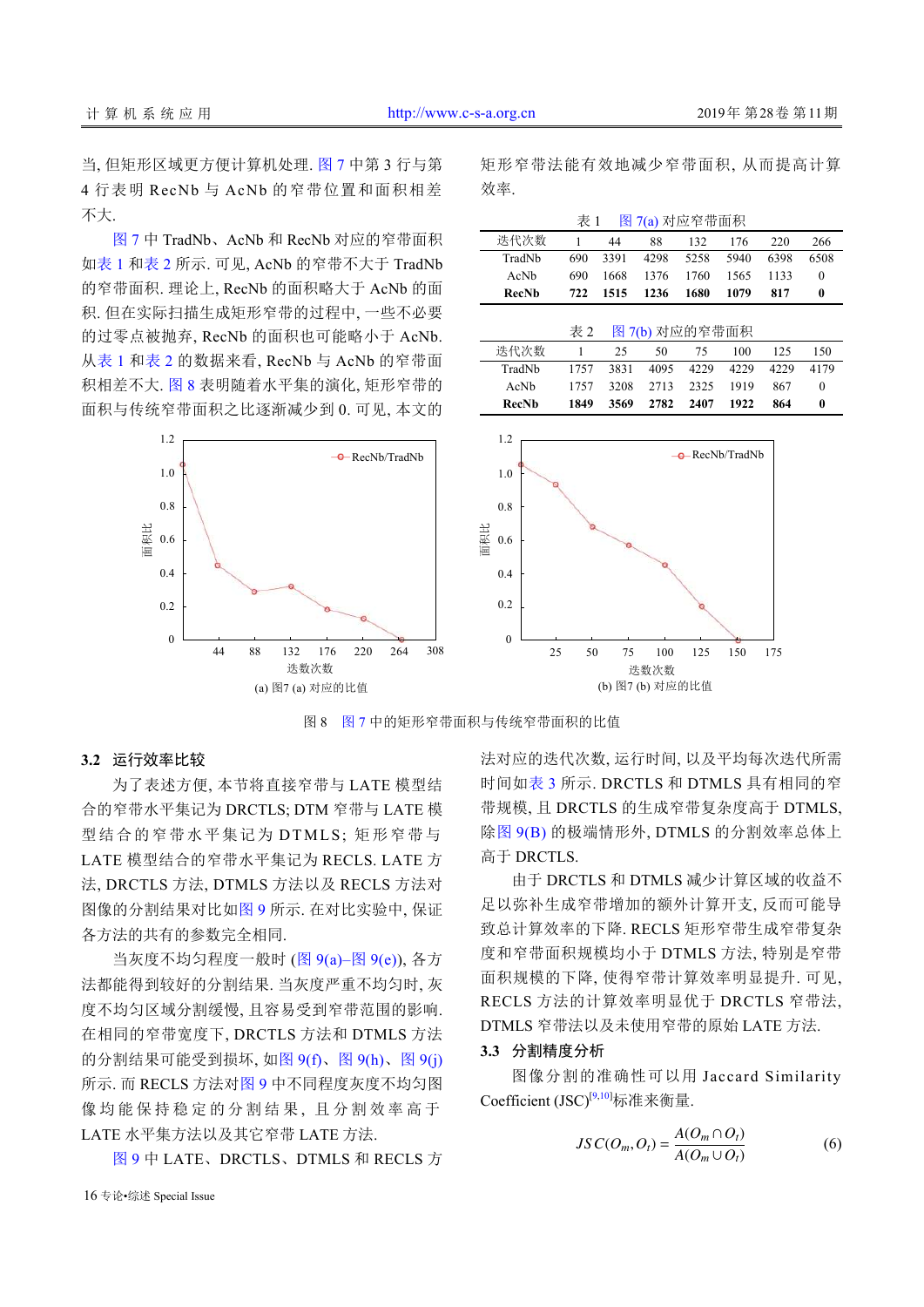

<span id="page-7-0"></span>图 9 分割结果对比. 第 1 行: 原图像; 第 2 行: LATE 模型分割结果; 第 3 行: LATE 结合 DRCT 窄带法 (DRCTLS) 的分割结果; 第 4 行: LATE 结合 DTM 窄带法 (DTMLS) 的分割结果; 第 5 行: 我们方法 (RECLS) 的分割结果. (a) 为灰度均匀图像; (b)–(e) 为灰度不均匀图像; (f)–(j) 为灰度严重不均匀图像.

<span id="page-7-1"></span>

| 表 3 |  | 图9中对应的迭代次数以及运行时间 |
|-----|--|------------------|
|-----|--|------------------|

|               | Image | (a)    | (b)    | (c)    | (d)    | (e)    | (f)   | (g)   | (h)    | $\left( i\right)$ | (j)   |
|---------------|-------|--------|--------|--------|--------|--------|-------|-------|--------|-------------------|-------|
| LATE          | 迭代次数  | 400    | 980    | 370    | 610    | 270    | 150   | 120   | 220    | 70                | 250   |
|               | 运行时间  | 19.530 | 7.810  | 14.543 | 23.378 | 10.836 | 2.492 | 3.344 | 10.737 | 1.481             | 2.196 |
| <b>DRCTLS</b> | 迭代次数  | 390    | 940    | 340    | 610    | 300    | 150   | 110   | 260    | 220               | 190   |
|               | 运行时间  | 28.274 | 12.753 | 16.517 | 46.605 | 15.323 | 6.641 | 6.049 | 20.632 | 8.294             | 3.984 |
| <b>DTMLS</b>  | 迭代次数  | 390    | 1530   | 340    | 650    | 280    | 200   | 120   | 240    | 220               | 210   |
|               | 运行时间  | 23.582 | 24.729 | 16.581 | 34.947 | 13.573 | 5.589 | 4.835 | 14.445 | 6.885             | 3.612 |
| <b>RECLS</b>  | 迭代次数  | 320    | 540    | 330    | 560    | 270    | 70    | 50    | 260    | 70                | 150   |
|               | 运行时间  | 8.312  | 7.313  | 8.379  | 19.258 | 5.770  | 1.747 | 2.360 | 8.474  | 1.317             | 1.385 |

其中,  $O_t$ 为标准分割区域,  $O_m$ 为实际分割区域, 算符 *A*(·) 表示求对应区域的面积. JSC 的取值范围在 0 到 1, JSC 的值越大, 分割结果越准确.

分割区域 $o_t$ , CV 模型, SLGS 模型, RSF 模型, LIC 模 [图](#page-7-2) [10\(a\)](#page-7-2) 为二值图像, [图](#page-7-2) [10\(b\)–](#page-7-2)[图](#page-7-2) [10\(e\)](#page-7-2) 灰度不均 匀程度依次递增. 以二[值图](#page-7-2) [10\(a\)](#page-7-2) 的黑色区域作为标准 型, LSACM 模型, LATE 模型以及本文的 RECLS 方法 对[图](#page-7-2) [10\(a\)](#page-7-2)–[图](#page-7-2) [10\(e\)](#page-7-2) 的分割结果对应的 JSC 值如[表](#page-8-21) [4](#page-8-21) 所示. 实验中, 图片尺寸均为 100×100. [图](#page-7-2) [10\(a\)](#page-7-2)–[图](#page-7-2) [10\(c\)](#page-7-2) RECLS 方法的窄带半径为 5, [图](#page-7-2) [10\(d\)](#page-7-2)–[图](#page-7-2) [10\(e\)](#page-7-2) RECLS 方法的窄带半径为 10.



<span id="page-7-2"></span>图 10 灰度严重不均匀图像的合成. (a) 灰度均匀的 二值图像; (b)(c) 灰度不均匀程度一般的合成图像; (d)(e) 灰度严重不均匀的合成图像.

可见, LATE 方法对灰度严重不均匀图像具有较高 的分割精度. RECLS 方法对应的 JSC 值与 LATE 几乎 一致. 结合上一节的结论, 本文提出的矩形窄带方法能 在不影响 LATE 模型分割精度的条件下, 提高对灰度 严重不均匀图像的分割效率.

## 4 结论与展望

本文提出一种新的矩形窄带方法. 通过活动约束 进一步缩小了窄带的范围. 利用矩形窄带代替不规则 窄带, 使其更容易与水平集方法相结合, 减少了更新水 平集的计算量. 实验表明, 本文的方法即使在灰度严重 不均匀情形下也能够保持稳定的分割结果.

本文的方法在窄带演化的过程中, 可能存在多个 矩形窄带, 而这些窄带没有实现并行运算. 如何让多个 矩形窄带区域实现并行运算, 进一步提高计算的效率, 是我们下一步研究的内容.